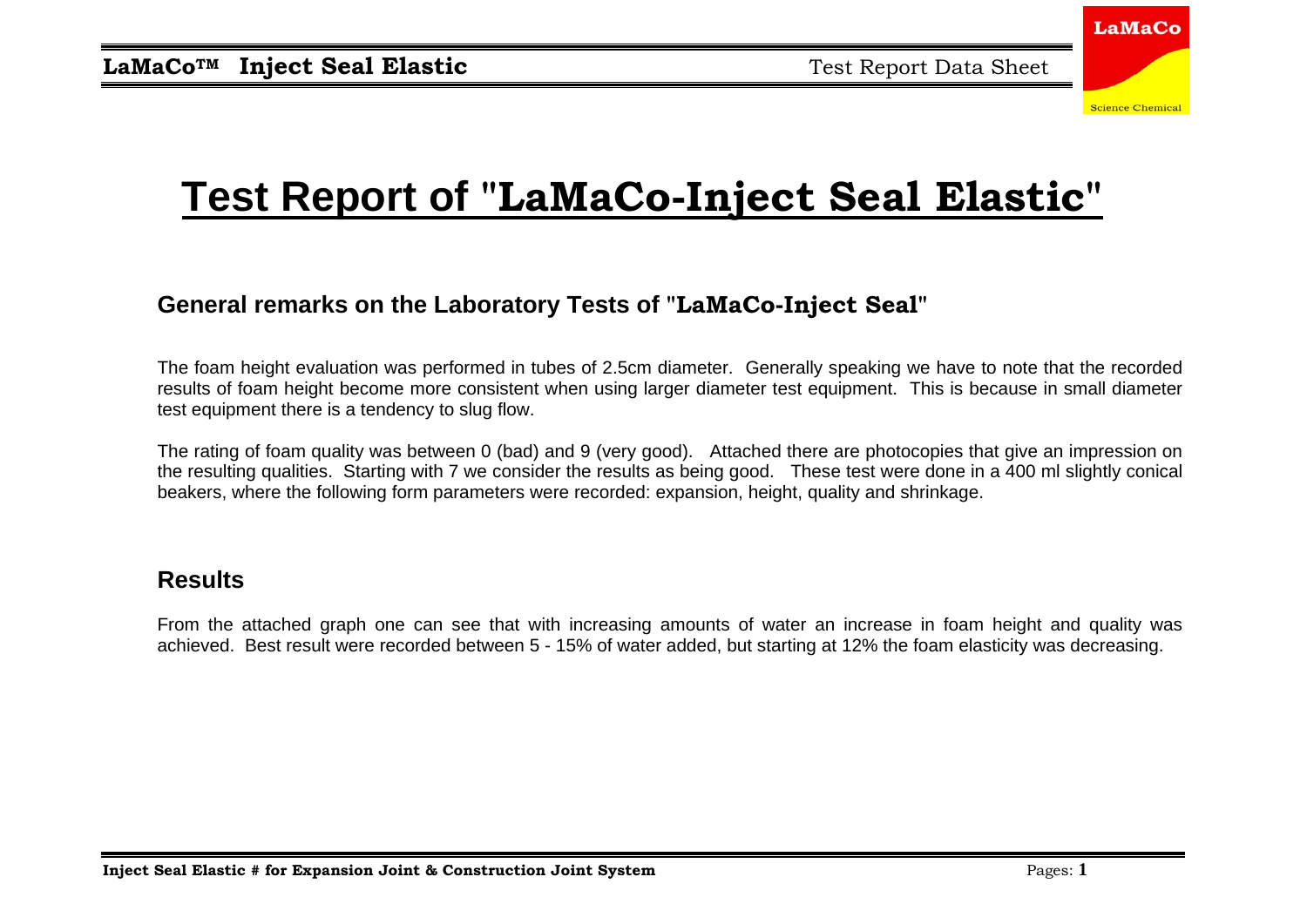

### **"LaMaCo-Inject Seal" Liquid Resin Content With Water**



**5 Numbers of Expand Cured Polyurethane Foam Samples "LaMaCo-Inject Seal Elastic"**